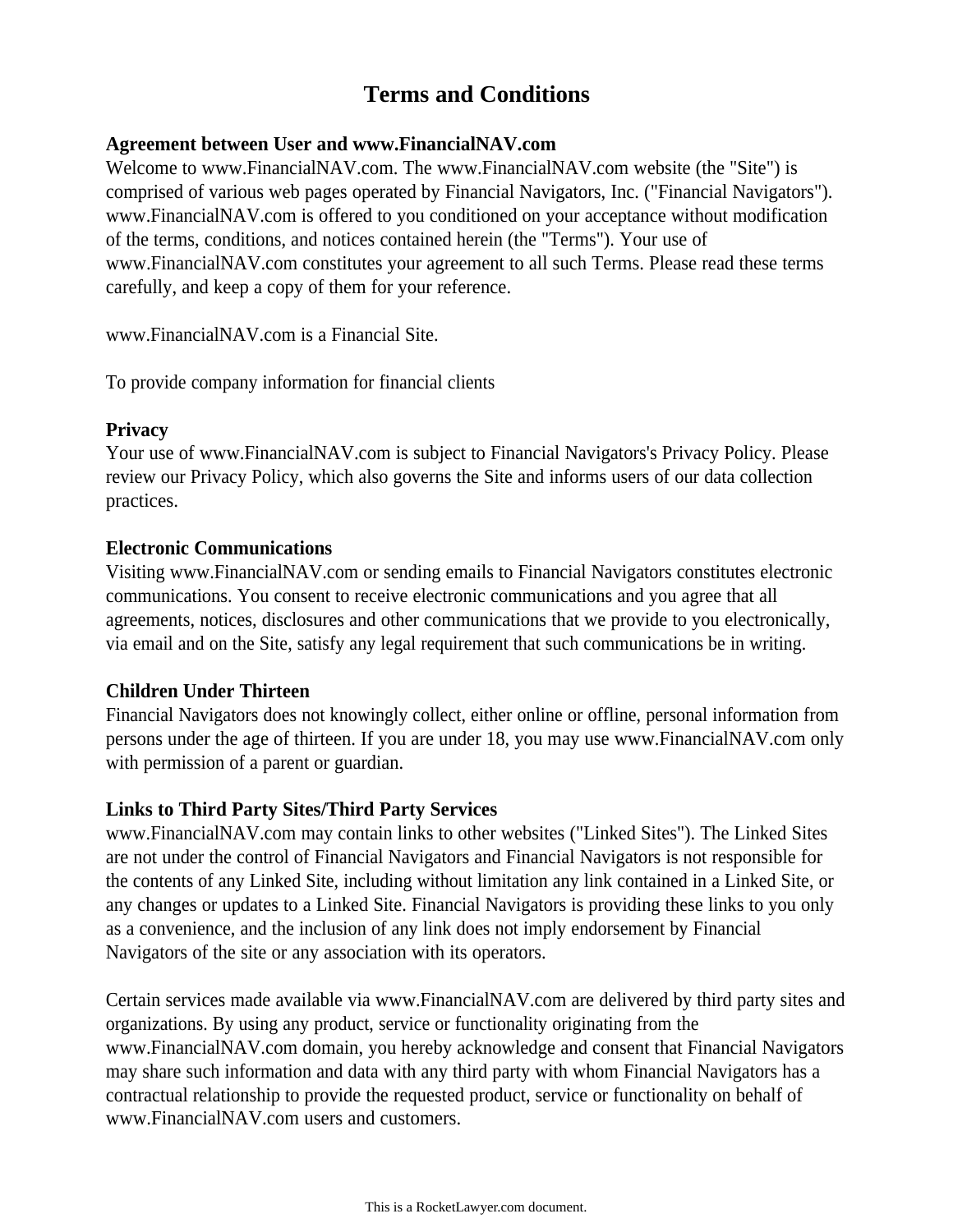# **No Unlawful or Prohibited Use/Intellectual Property**

You are granted a non-exclusive, non-transferable, revocable license to access and use www.FinancialNAV.com strictly in accordance with these terms of use. As a condition of your use of the Site, you warrant to Financial Navigators that you will not use the Site for any purpose that is unlawful or prohibited by these Terms. You may not use the Site in any manner which could damage, disable, overburden, or impair the Site or interfere with any other party's use and enjoyment of the Site. You may not obtain or attempt to obtain any materials or information through any means not intentionally made available or provided for through the Site.

All content included as part of the Service, such as text, graphics, logos, images, as well as the compilation thereof, and any software used on the Site, is the property of Financial Navigators or its suppliers and protected by copyright and other laws that protect intellectual property and proprietary rights. You agree to observe and abide by all copyright and other proprietary notices, legends or other restrictions contained in any such content and will not make any changes thereto.

You will not modify, publish, transmit, reverse engineer, participate in the transfer or sale, create derivative works, or in any way exploit any of the content, in whole or in part, found on the Site. Financial Navigators content is not for resale. Your use of the Site does not entitle you to make any unauthorized use of any protected content, and in particular you will not delete or alter any proprietary rights or attribution notices in any content. You will use protected content solely for your personal use, and will make no other use of the content without the express written permission of Financial Navigators and the copyright owner. You agree that you do not acquire any ownership rights in any protected content. We do not grant you any licenses, express or implied, to the intellectual property of Financial Navigators or our licensors except as expressly authorized by these Terms.

# **Third Party Accounts**

You will be able to connect your Financial Navigators account to third party accounts. By connecting your Financial Navigators account to your third party account, you acknowledge and agree that you are consenting to the continuous release of information about you to others (in accordance with your privacy settings on those third party sites). If you do not want information about you to be shared in this manner, do not use this feature.

# **International Users**

The Service is controlled, operated and administered by Financial Navigators from our offices within the USA. If you access the Service from a location outside the USA, you are responsible for compliance with all local laws. You agree that you will not use the Financial Navigators Content accessed through www.FinancialNAV.com in any country or in any manner prohibited by any applicable laws, restrictions or regulations.

# **Indemnification**

You agree to indemnify, defend and hold harmless Financial Navigators, its officers, directors, employees, agents and third parties, for any losses, costs, liabilities and expenses (including reasonable attorney's fees) relating to or arising out of your use of or inability to use the Site or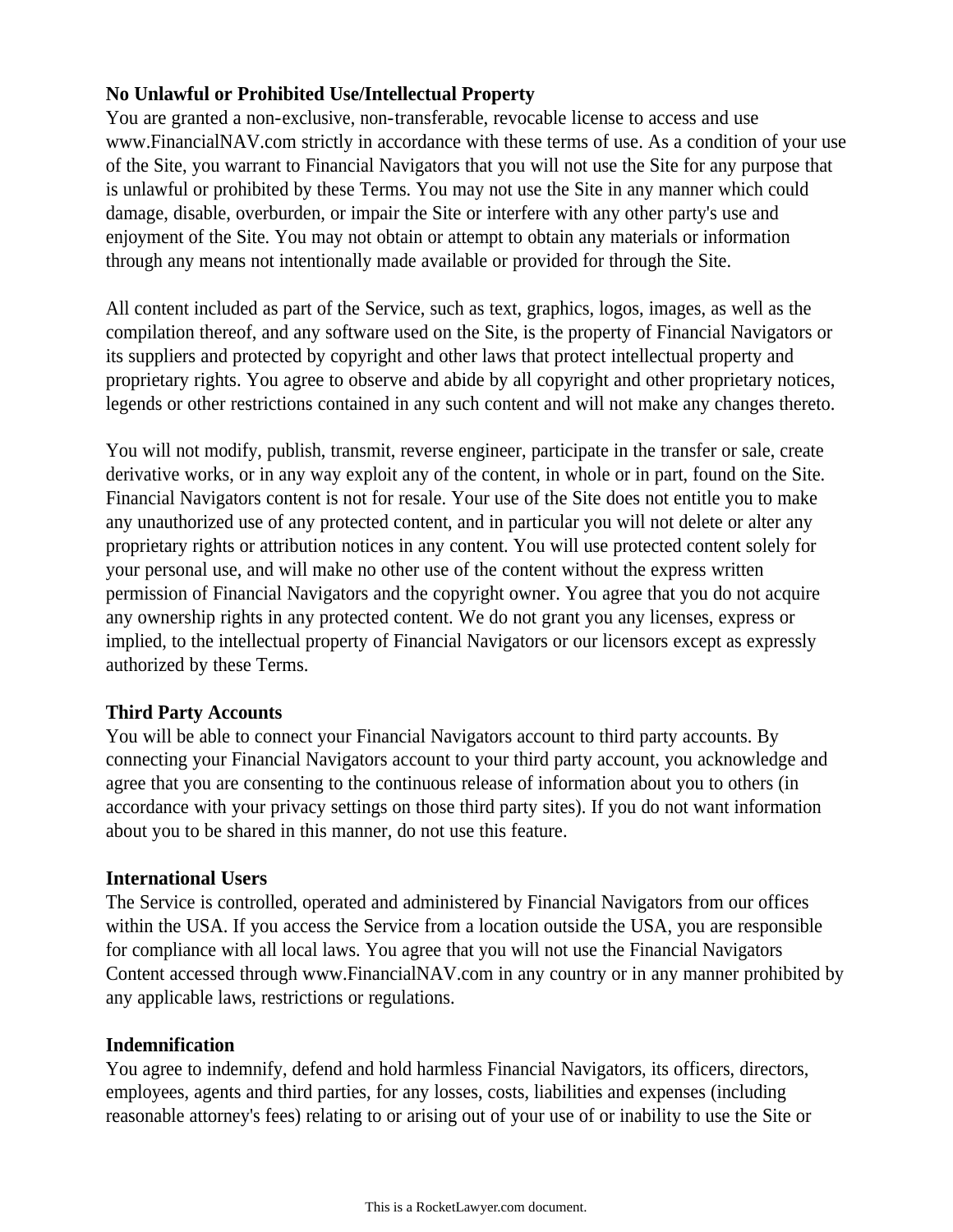services, any user postings made by you, your violation of any terms of this Agreement or your violation of any rights of a third party, or your violation of any applicable laws, rules or regulations. Financial Navigators reserves the right, at its own cost, to assume the exclusive defense and control of any matter otherwise subject to indemnification by you, in which event you will fully cooperate with Financial Navigators in asserting any available defenses.

### **Arbitration**

In the event the parties are not able to resolve any dispute between them arising out of or concerning these Terms and Conditions, or any provisions hereof, whether in contract, tort, or otherwise at law or in equity for damages or any other relief, then such dispute shall be resolved only by final and binding arbitration pursuant to the Federal Arbitration Act, conducted by a single neutral arbitrator and administered by the American Arbitration Association, or a similar arbitration service selected by the parties, in a location mutually agreed upon by the parties. The arbitrator's award shall be final, and judgment may be entered upon it in any court having jurisdiction. In the event that any legal or equitable action, proceeding or arbitration arises out of or concerns these Terms and Conditions, the prevailing party shall be entitled to recover its costs and reasonable attorney's fees. The parties agree to arbitrate all disputes and claims in regards to these Terms and Conditions or any disputes arising as a result of these Terms and Conditions, whether directly or indirectly, including Tort claims that are a result of these Terms and Conditions. The parties agree that the Federal Arbitration Act governs the interpretation and enforcement of this provision. The entire dispute, including the scope and enforceability of this arbitration provision shall be determined by the Arbitrator. This arbitration provision shall survive the termination of these Terms and Conditions.

#### **Class Action Waiver**

Any arbitration under these Terms and Conditions will take place on an individual basis; class arbitrations and class/representative/collective actions are not permitted. THE PARTIES AGREE THAT A PARTY MAY BRING CLAIMS AGAINST THE OTHER ONLY IN EACH'S INDIVIDUAL CAPACITY, AND NOT AS A PLAINTIFF OR CLASS MEMBER IN ANY PUTATIVE CLASS, COLLECTIVE AND/ OR REPRESENTATIVE PROCEEDING, SUCH AS IN THE FORM OF A PRIVATE ATTORNEY GENERAL ACTION AGAINST THE OTHER. Further, unless both you and Financial Navigators agree otherwise, the arbitrator may not consolidate more than one person's claims, and may not otherwise preside over any form of a representative or class proceeding.

# **Liability Disclaimer**

THE INFORMATION, SOFTWARE, PRODUCTS, AND SERVICES INCLUDED IN OR AVAILABLE THROUGH THE SITE MAY INCLUDE INACCURACIES OR TYPOGRAPHICAL ERRORS. CHANGES ARE PERIODICALLY ADDED TO THE INFORMATION HEREIN. FINANCIAL NAVIGATORS, INC. AND/OR ITS SUPPLIERS MAY MAKE IMPROVEMENTS AND/OR CHANGES IN THE SITE AT ANY TIME.

FINANCIAL NAVIGATORS, INC. AND/OR ITS SUPPLIERS MAKE NO REPRESENTATIONS ABOUT THE SUITABILITY, RELIABILITY, AVAILABILITY, TIMELINESS, AND ACCURACY OF THE INFORMATION, SOFTWARE, PRODUCTS,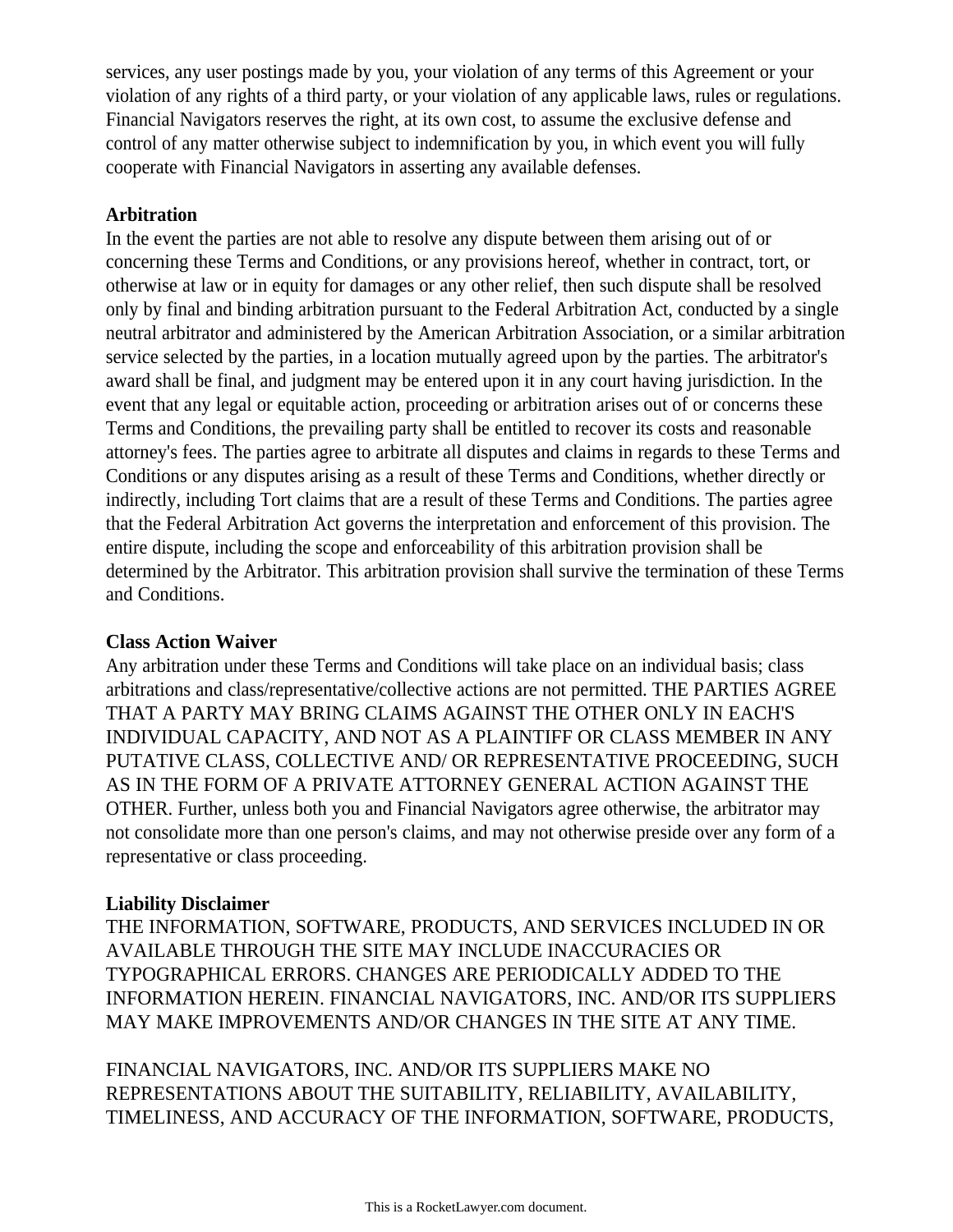SERVICES AND RELATED GRAPHICS CONTAINED ON THE SITE FOR ANY PURPOSE. TO THE MAXIMUM EXTENT PERMITTED BY APPLICABLE LAW, ALL SUCH INFORMATION, SOFTWARE, PRODUCTS, SERVICES AND RELATED GRAPHICS ARE PROVIDED "AS IS" WITHOUT WARRANTY OR CONDITION OF ANY KIND. FINANCIAL NAVIGATORS, INC. AND/OR ITS SUPPLIERS HEREBY DISCLAIM ALL WARRANTIES AND CONDITIONS WITH REGARD TO THIS INFORMATION, SOFTWARE, PRODUCTS, SERVICES AND RELATED GRAPHICS, INCLUDING ALL IMPLIED WARRANTIES OR CONDITIONS OF MERCHANTABILITY, FITNESS FOR A PARTICULAR PURPOSE, TITLE AND NON-INFRINGEMENT.

TO THE MAXIMUM EXTENT PERMITTED BY APPLICABLE LAW, IN NO EVENT SHALL FINANCIAL NAVIGATORS, INC. AND/OR ITS SUPPLIERS BE LIABLE FOR ANY DIRECT, INDIRECT, PUNITIVE, INCIDENTAL, SPECIAL, CONSEQUENTIAL DAMAGES OR ANY DAMAGES WHATSOEVER INCLUDING, WITHOUT LIMITATION, DAMAGES FOR LOSS OF USE, DATA OR PROFITS, ARISING OUT OF OR IN ANY WAY CONNECTED WITH THE USE OR PERFORMANCE OF THE SITE, WITH THE DELAY OR INABILITY TO USE THE SITE OR RELATED SERVICES, THE PROVISION OF OR FAILURE TO PROVIDE SERVICES, OR FOR ANY INFORMATION, SOFTWARE, PRODUCTS, SERVICES AND RELATED GRAPHICS OBTAINED THROUGH THE SITE, OR OTHERWISE ARISING OUT OF THE USE OF THE SITE, WHETHER BASED ON CONTRACT, TORT, NEGLIGENCE, STRICT LIABILITY OR OTHERWISE, EVEN IF FINANCIAL NAVIGATORS, INC. OR ANY OF ITS SUPPLIERS HAS BEEN ADVISED OF THE POSSIBILITY OF DAMAGES. BECAUSE SOME STATES/JURISDICTIONS DO NOT ALLOW THE EXCLUSION OR LIMITATION OF LIABILITY FOR CONSEQUENTIAL OR INCIDENTAL DAMAGES, THE ABOVE LIMITATION MAY NOT APPLY TO YOU. IF YOU ARE DISSATISFIED WITH ANY PORTION OF THE SITE, OR WITH ANY OF THESE TERMS OF USE, YOUR SOLE AND EXCLUSIVE REMEDY IS TO DISCONTINUE USING THE SITE.

#### **Termination/Access Restriction**

Financial Navigators reserves the right, in its sole discretion, to terminate your access to the Site and the related services or any portion thereof at any time, without notice. To the maximum extent permitted by law, this agreement is governed by the laws of the Commonwealth of Massachusetts and you hereby consent to the exclusive jurisdiction and venue of courts in Massachusetts in all disputes arising out of or relating to the use of the Site. Use of the Site is unauthorized in any jurisdiction that does not give effect to all provisions of these Terms, including, without limitation, this section.

You agree that no joint venture, partnership, employment, or agency relationship exists between you and Financial Navigators as a result of this agreement or use of the Site. Financial Navigators's performance of this agreement is subject to existing laws and legal process, and nothing contained in this agreement is in derogation of Financial Navigators's right to comply with governmental, court and law enforcement requests or requirements relating to your use of the Site or information provided to or gathered by Financial Navigators with respect to such use. If any part of this